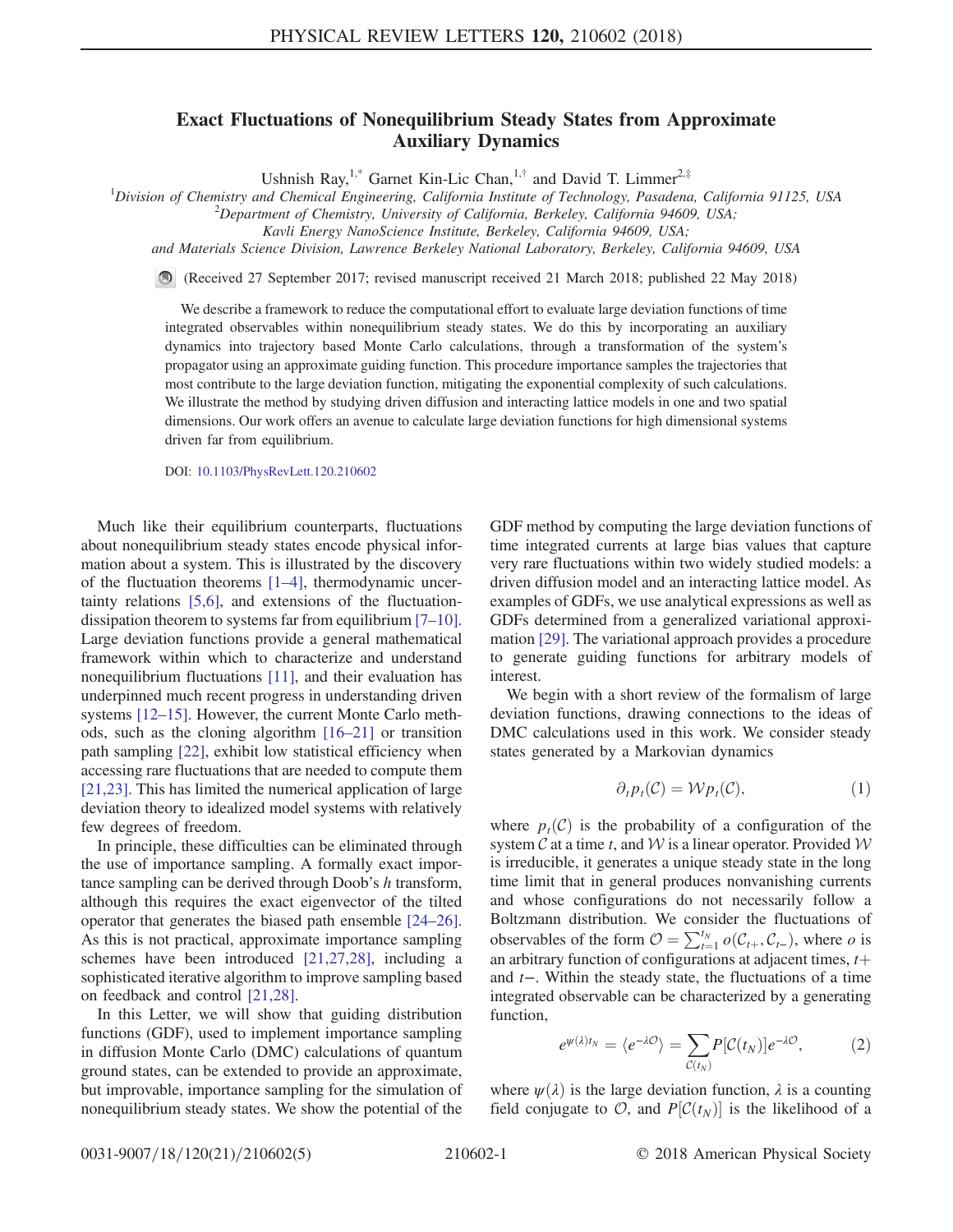given trajectory  $\mathcal{C}(t_N) = \{C_0, C_1, ..., C_{t_N}\}.$  Derivatives of the large deviation function with respect to  $\lambda$  yield the timeintensive cumulants of  $\mathcal{O}$ .

In principle, the large deviation function is computable from the largest eigenvalue of a tilted operator  $W_{\lambda}$ , i.e.,  $W_{\lambda}|\Xi\rangle = \psi(\lambda)|\Xi\rangle$ , where  $|\Xi\rangle$  ( $\langle \Xi|\rangle$ ) is the corresponding dominant right (left) eigenvector [\[3\].](#page-4-13) In the discrete case,  $\mathbb{W}_{\lambda}(\mathcal{C}, \mathcal{C}') = \mathcal{W}(\mathcal{C}, \mathcal{C}')e^{-\lambda o(\mathcal{C}, \mathcal{C}')} (1 - \delta_{\mathcal{C}, \mathcal{C}'}) - R(\mathcal{C}) \delta_{\mathcal{C}, \mathcal{C}'},$ <br>where  $R(\mathcal{C}) = \sum_{\mathcal{C} \in \mathcal{C}} \mathcal{W}(\mathcal{C}, \mathcal{C}')$  is the exit rate. For where  $R(C) = \sum_{c \neq c'} W(C, C')$  is the exit rate. For  $\lambda = 0$ ,<br>the tilted operator is Markovian and  $w(0) = 0$  due to the tilted operator is Markovian and  $\psi(0) = 0$  due to normalization. However, in general  $W_{\lambda}$  does not conserve probability. To sample the dynamics generated by  $W_{\lambda}$  with Markov chain Monte Carlo methods, for example, within the cloning algorithm or transition path sampling, one must track the normalization with additional weights [\[31\].](#page-4-14) This normalization grows exponentially with  $λ$ . Thus, the associated weights in Monte Carlo algorithms have an exponentially growing variance, and this is the origin of low statistical efficiency.

The goal of importance sampling is to reduce this variance, and this can be carried out by transforming the dynamics to restore the normalization of the tilted operator. Mathematically, we achieve this through Doob's h transform,

$$
\mathcal{W}_{\lambda}(\mathcal{C}, \mathcal{C}') = \Xi(\mathcal{C}) \mathbb{W}_{\lambda}(\mathcal{C}, \mathcal{C}') \Xi^{-1}(\mathcal{C}') - \psi(\lambda), \qquad (3)
$$

with  $\Xi(C) = \langle \Xi | C \rangle$ . We see that  $\sum_{C} W_{\lambda}(C, C') = 0$ , since  $\sum_{C} \Xi(C)W_{\lambda}(C, C') = u(\lambda) \Xi(C')$ . The auxiliary dynamics  $\sum_{\mathcal{C}} \mathcal{E}(\mathcal{C}) \hat{\mathbb{W}}_{\lambda}(\mathcal{C}, \mathcal{C}') = \psi(\lambda) \mathcal{E}(\mathcal{C}').$  The auxiliary dynamics openerated by  $\mathcal{W}_{\lambda}$  is thus the optimal dynamics to sample generated by  $\mathcal{W}_\lambda$  is thus the optimal dynamics to sample, since the normalization of  $\mathcal{W}_{\lambda}$  is completely independent of configuration. Unfortunately, it requires  $\langle \Xi |$  to be known explicitly.

We can, however, approximate  $\vert \Xi \vert$  and use it to carry out an approximate h transform in order to importance sample trajectories. This is the basic technique in this work and is analogous to using guiding wave functions to importance sample in DMC calculations [\[31,32\].](#page-4-14) The basic DMC algorithm is equivalent to the cloning algorithm with  $W_{\lambda}$ replaced by the quantum Hamiltonian and the large deviation function  $\psi(\lambda)$  and eigenvector  $\ket{\Xi}$  replaced by the ground-state energy and wave function, respectively. The main technical difference is that, unlike the Hamiltonians in DMC calculations,  $W_{\lambda}$  is not, in general, Hermitian. We focus here on the use of GDFs in the cloning algorithm, though it can also be used with transition path sampling.

<span id="page-1-0"></span>The cloning algorithm computes the large deviation function as the mixed estimator,

$$
\psi(\lambda) \sim \frac{1}{t_N} \ln \langle \mathbb{1} | e^{t_N \mathbb{W}_{\lambda}} | p_0 \rangle, \tag{4}
$$

where  $\langle 1| = \sum_{\mathcal{C}} \langle \mathcal{C}|$  is the uniform left vector,  $|p_0\rangle$  is an arbitrary initial state (not orthogonal to the final state), and "∼" denotes a long time limit. Since the full propagator

 $exp[i_N \mathbb{W}_\lambda]$  is not known explicitly, it is approximated by short-time pieces using a Trotter decomposition, which can short-time pieces using a Trotter decomposition, which can be explicitly sampled [\[31\].](#page-4-14) The distribution  $p_t$  is represented by an ensemble of walkers, and the propagation  $|p_{t+\Delta t}\rangle = \exp[\Delta t \mathbb{W}_{\lambda}] |p_t\rangle$  is obtained via Monte Carlo<br>sampling As discussed the sampling procedure accounts sampling. As discussed, the sampling procedure accounts for the unnormalized  $W_{\lambda}$  by keeping weights on the walkers. To avoid a divergence of these weights, they are redistributed at each iteration, a procedure known as cloning (or branching in DMC calculations) [\[18,23\].](#page-4-15)

To importance sample, we now construct an auxiliary dynamics from an approximate GDF,  $\langle \tilde{\Xi} | = \sum_{\mathcal{C}} \tilde{\Xi}(\mathcal{C}) \langle \mathcal{C} |$ . We transform Eq. [\(4\)](#page-1-0) using the GDF via the diagonal matrix  $\hat{\Xi} = \sum_{\mathcal{C}} \tilde{\Xi}(\mathcal{C})|\mathcal{C}\rangle\langle\mathcal{C}|$ , such that

$$
\psi(\lambda) \sim \frac{1}{t_N} \ln \langle \mathbb{1} | \hat{\Xi}^{-1} [\hat{\Xi} e^{t_N \mathbb{W}_{\lambda}} \hat{\Xi}^{-1}] \hat{\Xi} | p_0 \rangle. \tag{5}
$$

The resulting transformed propagator,  $\tilde{W}_\lambda(\mathcal{C}, \mathcal{C}') =$  $\tilde{\Xi}(C) \mathbb{W}_{\lambda}(C, C') \tilde{\Xi}^{-1}(C')$ , generates the importance sampled<br>dynamics. Note that  $\tilde{W}_{\lambda}$  is only Markovian if  $\tilde{\Xi}(-\Xi)$ dynamics. Note that  $\tilde{W}_\lambda$  is only Markovian if  $\langle \tilde{\Xi} | = \langle \Xi |, \rangle$ which is generally not the case, and thus the problem of normalization persists. However, if  $\langle \tilde{\Xi} |$  strongly overlaps with  $\vert \Xi \vert$ , the corresponding exponential growth of the variance is diminished. The key to efficient sampling is thus reduced to determining appropriate approximate GDFs for specific problems.

We now turn to a numerical assessment of the GDF auxiliary dynamics importance sampling. Here, an important metric is the efficacy of the auxiliary dynamics. This can be quantified in terms of the statistical efficiency of sampling. For the cloning algorithm, the measure of interest is the number of correlated walkers  $N_c$  [\[21\]](#page-4-10). In the case of perfect sampling, using the exact auxiliary dynamics,  $N_c$  is equal to 1. In the other limit, if all walkers are correlated,  $N_c = N_w$ , the number of walkers used in the simulation.

For illustrative purposes, we first consider fluctuations of the entropy production of a driven Brownian particle in a periodic potential, a paradigmatic model in nonequilibrium statistical mechanics. The equation of motion for the position (on a ring)  $\theta$  is  $\partial_t \theta = F(\theta) + \eta$ , with  $F(\theta) = f - \partial_{\theta} V(\theta)$ , where f is a constant, nonconservative force, and  $V(\theta) = v_o \cos(\theta)$  is a periodic potential [\[33\]](#page-4-16). The random force  $\eta$  satisfies  $\langle \eta(t) \rangle = 0$  and  $\langle \eta(t)\eta(t')\rangle = 2\delta(t-t')$ . The entropy production can be<br>commuted from  $\epsilon(t, t) = \int_{-\infty}^{t_N} f \dot{\theta}(\epsilon) d\epsilon$ , which is linearly computed from  $\sigma(t_N)t_N = \int_0^{t_N} f \dot{\theta}(\tau) d\tau$ , which is linearly proportional to the current around the ring [\[29\].](#page-4-12)

The tilted operator for this model is obtained by absorbing the biasing term  $exp[-\lambda t_N \sigma(t)]$  into the bare<br>Fokker-Planck propagator  $\mathcal{W} = \frac{\partial^2}{\partial t} - \frac{\partial}{\partial t}F(t)$  giving Fokker-Planck propagator,  $W = \partial_{\theta}^{2} - \partial_{\theta} F(\theta)$ , giving

$$
\mathbb{W}_{\lambda} = \mathcal{W} + 2f\lambda \partial_{\theta} + f\lambda[f\lambda - F(\theta)].
$$
 (6)

The last term breaks normalization and must be accommodated through branching. The first two terms represent a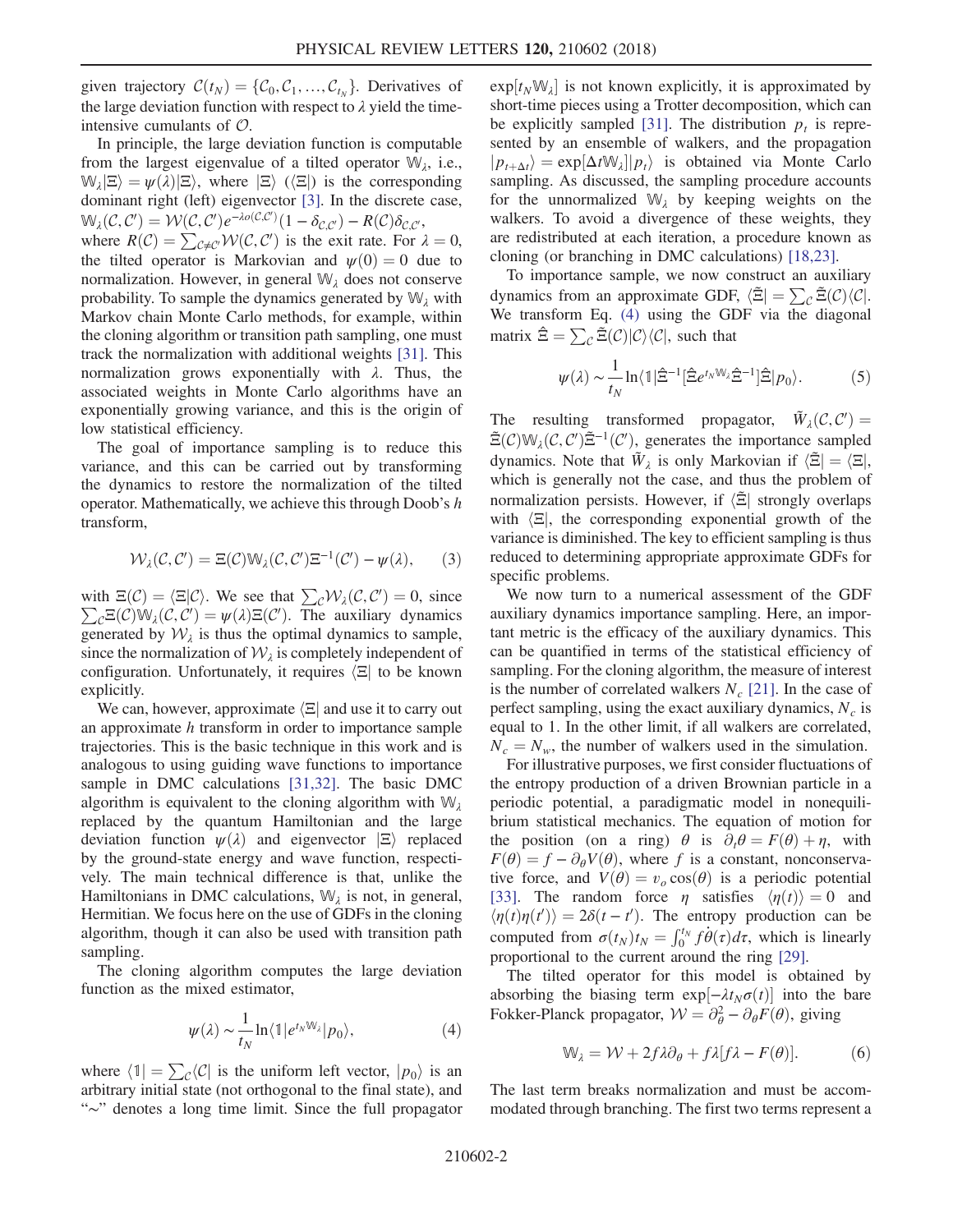<span id="page-2-0"></span>drift-diffusion process, configurations for which can be generated via an associated Langevin equation:

$$
\partial_t \theta = F(\theta) - 2f\lambda + \eta. \tag{7}
$$

Importance sampling this system with a GDF,  $\tilde{\Xi}(\theta)$ , produces the transformed propagator

$$
\tilde{W}_{\lambda} = \mathcal{W} + 2\partial_{\theta}[f\lambda - \partial_{\theta}\ln \tilde{\Xi}(\theta)] + \tilde{\Xi}^{-1}(\theta)\mathbb{W}_{\lambda}^{\dagger}\tilde{\Xi}(\theta), \qquad (8)
$$

where the adjoint operator is defined as  $\mathbb{W}_{\lambda}^{\dagger} = F(\theta)(\partial_{\theta} - f)$ <br>  $F(\lambda) + (\partial_{\theta} - f) \lambda^2$  [201] Importance sampled trajectories for  $f\lambda$ ) +  $(\partial_{\theta} - f\lambda)^2$  [\[29\].](#page-4-12) Importance sampled trajectories for  $\tilde{W}_\lambda$  can thus be generated via a Langevin dynamics similar to Eq. [\(7\)](#page-2-0), but with an additional force  $2\partial_{\theta} \ln \Xi(\theta)$ , and branching weight  $\tilde{\Xi}^{-1}(\theta) \mathbb{W}_{\lambda}^{\dagger} \tilde{\Xi}(\theta)$ . Note that since the components of the left eigenvector of W, are equal to components of the left eigenvector of  $W<sub>\lambda</sub>$  are equal to the components of the right eigenvector of its adjoint  $\mathbb{W}_{\lambda}^{\dagger}$ , if  $\Xi(\theta) = \Xi(\theta)$ , the branching term is equal to  $\psi(\lambda)$ .

For this simple one particle system we can determine the optimal GDF by diagonalizing  $W_{\lambda}$  in a plane wave basis [\[29,34\]](#page-4-12). To illustrate the behavior when an approximate GDF is used, we also consider a GDF obtained from an instantonic solution to the eigenvalue equation, which captures the correct limiting behavior of  $\Xi(\theta)$  at large  $\lambda$ , where  $\Xi(\theta)$  is just a constant [\[34\].](#page-4-17)

Shown in Fig. [1](#page-2-1) is the large deviation function computed from exact diagonalization, and cloning algorithm calculations without a GDF, with the optimal GDF, and with the instantonic GDF. All methods converge  $\psi(\lambda)$  to good accuracy over the range of  $\lambda$ , and illustrate the fluctuation theorem symmetry  $\psi(\lambda) = \psi(1 - \lambda)$ . However, the statistical effort required to converge the different Monte Carlo

<span id="page-2-1"></span>

FIG. 1. Large deviation function for the entropy production of a driven Brownian particle on a periodic potential with  $v<sub>o</sub> = 2$ ,  $f = 12.5$ . The main figure shows the functions computed with exact diagonalization (red) and DMC (black) calculation. The inset shows the fraction of correlated walkers without GDF (blue), or with GDF from an instanton approximation to the auxiliary process (red) or the exact auxiliary process (black).

calculations varies significantly. This is summarized in the inset of Fig. [1](#page-2-1), which shows  $N_c$  as a function of  $\lambda$ . The number of correlated walkers increases exponentially without a guiding function, but plateaus if the instantonic guiding function is used. Using the optimal GDF results in walkers that maintain equal weights and stay completely independent, with  $N_c = 1$  for all times and all  $\lambda$ 's.

To explore our framework in a different context, we now consider an interacting many-body problem on a lattice, namely the current fluctuations of a simple exclusion process (SEP) [\[35\]](#page-4-18). The SEP models transport on a lattice with L sites, defined by a set of occupation numbers,  $n_i = \{0, 1\}, e.g., C = \{0, 1, ..., 1, 1\}.$  The tilted propagator  $W_{\lambda}$  has elements corresponding to rates to insert and remove particles at the boundaries if the model is open, with insertion rates  $\alpha$  and  $\gamma$ , and removal rates  $\beta$  and  $\nu$ . Within the bulk of the lattice, particles move to the right with rate  $p$  and to the left with rate  $q$ , subject to the constraint of single-site occupancy. The hard-core constraint results in correlations between particles moving on the lattice. We consider the large deviation function for mass currents  $Q(t_N)$  equal to the number of particle hops to the left minus the number of hops to the right,

<span id="page-2-2"></span>
$$
Q(t_N) = \sum_{t=0}^{t_N - 1} \sum_{i=0}^{L-1} \delta_{i+1}(t+1)\delta_i(t) - \delta_i(t+1)\delta_{i+1}(t), \quad (9)
$$

where  $\delta_i$  is the Kronecker delta function and the sum runs over the lattice site and  $t_N$ . The propagator is thus dressed by a factor of  $exp[-\lambda Q(t_N)]$ . Note that the summand is = 0,<br>+1 depending on particle displacement  $\pm 1$  depending on particle displacement.

For all but the smallest lattices, direct diagonalization of  $W_{\lambda}$  is impossible, as the size of the matrix scales exponentially with L. However, we can find an approximate set of eigenvectors using a cluster based mean-field approxima-tion [\[29\].](#page-4-12) For example, we can write  $|\tilde{\Xi}\rangle$  as product state of single sites expanded in a basis of single particle states,  $|\tilde{\Xi}\rangle = \prod_{i=1}^{L} \sum_{n=0,1} \xi_i(n) |n_i\rangle$ , where  $\xi_i(n)$  are the site<br>expansion coefficients. These can be obtained numerically expansion coefficients. These can be obtained numerically from the mean-field equations through a generalized variational principle since  $W_{\lambda}$  is not Hermitian [\[29\]](#page-4-12), where the stationary solution is found through self-consistent iteration. Similarly, one can consider a product state of clusters of sites, or a cluster mean field. Increasing the size of the cluster systematically improves the GDF.

Figure [2](#page-3-0) shows the results of using the cluster mean-field ansatz as the GDF for clusters of different size. We find that for an  $L = 8$  lattice, symmetric SEP model [\[36\]](#page-4-19), all cloning calculations agree with the numerically exact result, and again illustrate fluctuation theorem symmetry, with  $\psi$ symmetric about half of the current's affinity [\[3\].](#page-4-13) The statistical effort needed to converge each calculation is decreased by several orders of magnitude when a GDF is used. As shown in the inset of Fig. [2](#page-3-0), even with an auxiliary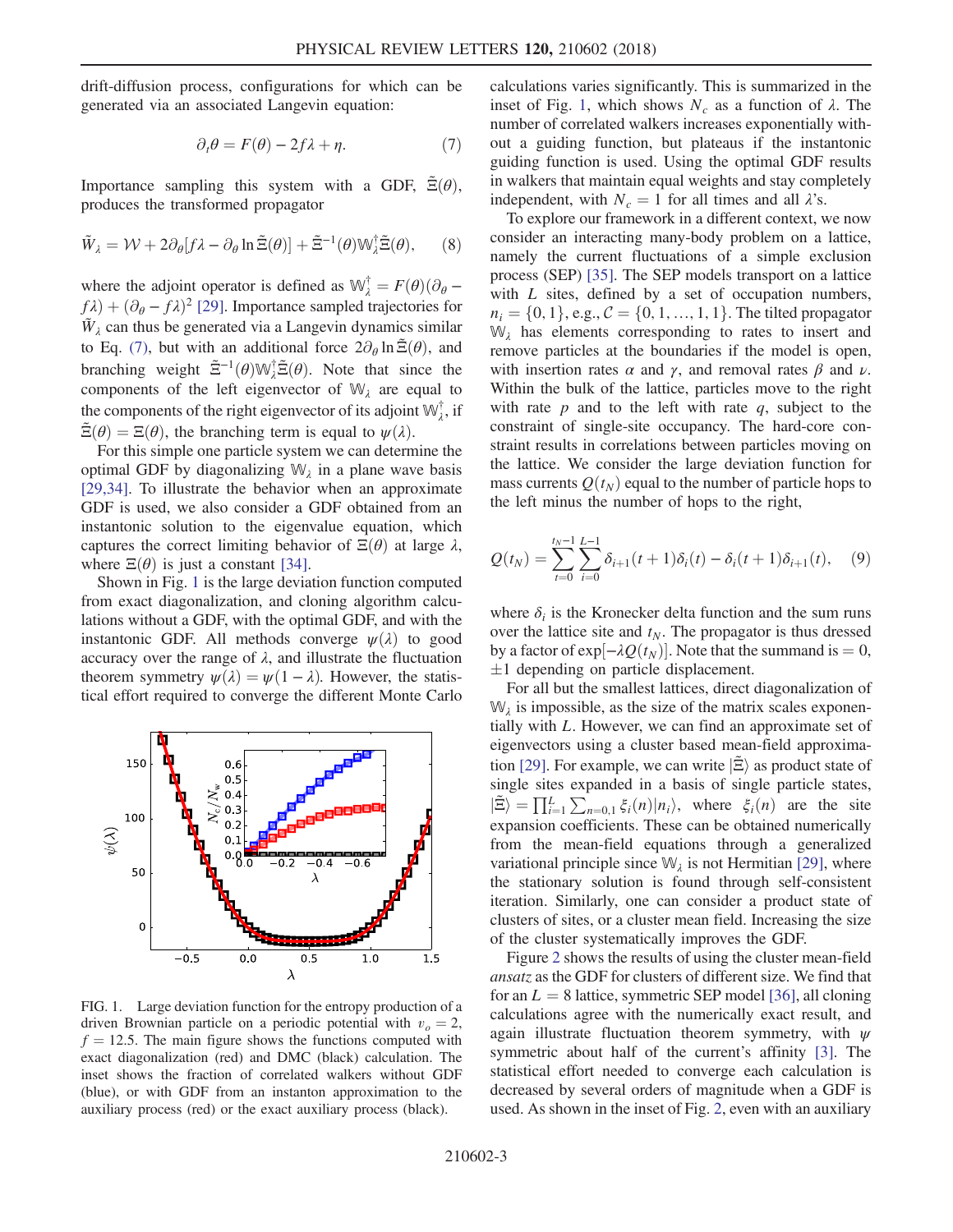<span id="page-3-0"></span>

FIG. 2. Large deviation function for the mass current of an open simple exclusion process. The main figure shows the functions computed with exact diagonalization (red) and DMC (black) calculations. The inset shows the fraction of correlated walkers without guiding functions (blue), or with GDF from approximations to the auxiliary process using a uniform GDF (green) or clusters of 1 (red), 2 (orange), 4 (cyan), and 8 (black) sites.

dynamics computed from the single-site mean-field theory, the fraction of independent walkers,  $f_1 = 1 - N_c/N_w$ , is increased by a factor of 40, and this efficiency is systematically improved with auxiliary dynamics computed from larger cluster states. As before, if the exact auxiliary process is used, corresponding to a cluster of 8 sites,  $N_c = 1$  for all times and all  $\lambda$ 's.

As a third illustration of the auxiliary dynamics framework, we consider a 2D generalization of a closed SEP model in the presence of a weak external field that biases transport in one direction [\[29\].](#page-4-12) This system has been considered recently [\[37\]](#page-4-20), where it was found that its large deviation function for current fluctuations in the direction of the driving exhibits a dynamical phase transition. For small  $\lambda$ , the system is in a homogeneous phase, while for large negative  $\lambda$ , the system phase separates, forming a traveling wave in the direction of the biased current. We find critical behavior for a  $12 \times 12$  lattice. as illustrated in Figs. [3\(a\)](#page-3-1) and [3\(b\),](#page-3-1) where for  $\lambda \approx -3$  the fluctuations in the current,  $\chi(\lambda) = d^2\psi/d\lambda^2$ , are maximized and presumed to diverge in the infinite system limit [\[38\].](#page-4-21) Beyond this critical value, the state of the system is fluctuation dominated, and as such serves as a good test of our importance sampling methodology. Shown in Fig. [3\(c\)](#page-3-1) is the ratio of the fraction of independent walkers  $f_I$  computed using a  $4 \times 2$  sites cluster mean-field GDF and without importance sampling, as a function of  $\lambda$ . For small  $|\lambda|$ , the bare dynamics is capable of sampling the biased distribution and the enhancement from importance sampling is ∼2. However, even for the traveling wave state, where the system is not well described by mean-field theory, we find an increased sampling efficiency by a factor of 2–4 over bare sampling [\[29\]](#page-4-12). This result shows that even a poor approximation to

<span id="page-3-1"></span>

FIG. 3. Large deviation function for the mass current of a closed 2D asymmetric exclusion process. (a) Large deviation function computed from DMC calculations with importance sampling. (b) Susceptibility for current fluctuations as a function of λ. (c) Ratio of the fraction of independent walkers with importance sampling  $f_I^{IS}$  and without importance sampling  $f_I$ .

the steady state using the cluster approach is able to aid the convergence of  $\psi(\lambda)$ .

Beyond these specific examples, we emphasize that the guiding framework we have described is general and is not restricted to the models we have considered. For example, we can consider importance sampling an N-particle interacting continuum dynamics generated by a Fokker-Planck operator W for an arbitrary many-body force  $\mathbf{F}_i(\mathbf{r}_1, \dots, \mathbf{r}_N)$ in  $d$  dimensions. The GDF in this case is an  $N$ -particle function  $\tilde{\Xi}(\mathbf{r}_1, ..., \mathbf{r}_N)$  and the transformed tilted operator for the large deviation function for the total mass current vector  $\mathbf{J}(t_N) = \sum_i \int_0^{t_N} \dot{\mathbf{r}}_i(\tau) d\tau$ ,

$$
\tilde{W}_{\lambda} = \sum_{i} \nabla_{i}^{2} - \nabla_{i} \cdot [\mathbf{F}_{i}(\mathbf{r}_{1}, ..., \mathbf{r}_{N}) - 2\lambda + 2\nabla_{i} \ln \tilde{\Xi}] + \tilde{\Xi}^{-1} \mathbb{W}_{\lambda}^{\dagger} \tilde{\Xi},
$$
\n(10)

where the first two terms are the drift-diffusion terms, and the last term gives the branching weight, which is  $\mathbb{W}_{\lambda}^{\dagger} = \sum_{i} \nabla_{i}^{2} + (\mathbf{F}_{i} - 2\lambda) \cdot \nabla_{i} + \lambda \cdot (\lambda - \mathbf{F}_{i}).$  Here,  $\lambda$  is a d-dimensional vector, biasing the independently different d-dimensional vector, biasing the independently different components of the current. Approximating  $\tilde{\Xi}$  can then be done by choosing an N-particle functional form, whose parameters are determined by a generalized variational procedure similar to that used in the determination of the cluster mean-field GDF above. This extends what is done in DMC calculations, where guiding functions are first determined by a variational Monte Carlo procedure. As a simple choice in the continuum, one could use a product state  $\tilde{\Xi} = f_1(\mathbf{r}_1)f_2(\mathbf{r}_2)...f_N(\mathbf{r}_N)$ , or a product of pairs introduced with Jastrow factors  $\tilde{\Xi} = \prod_{i < j} \exp[\mathcal{J}(\mathbf{r}_i, \mathbf{r}_j)].$ In the lattice setting, matrix product or tensor network